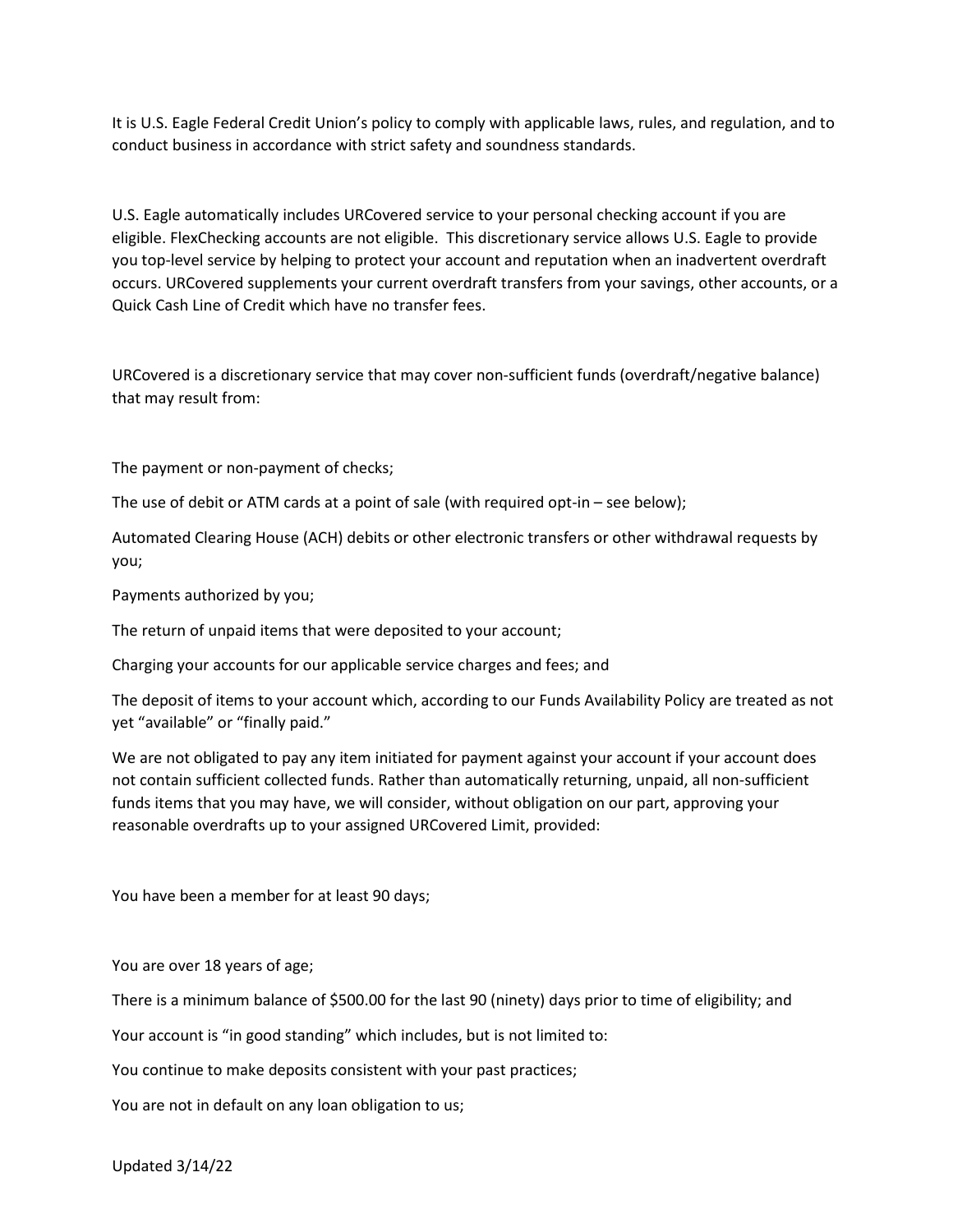You pay your outstanding overdraft (negative) balance, timely or on demand, and

Your account is not the subject of any legal or administrative order or levy.

Eligible Checking Account Types: This discretionary service is limited to personal checking accounts except for FlexChecking account. Only one (1) overdraft limit per tax identification number (SSN).

Limits: The following limits apply:

\$500 per checking account, or

\$1,000 per checking account with membership over five (5) years

Whether your overdrafts will be paid or not is at our sole discretion and we reserve the right not to pay. For example, we typically do not pay overdrafts if your account is not in good standing as described above, or if you have too many overdrafts. We may refuse to pay an overdraft for you at any time, even though your account is in good standing and even though we may have previously paid overdrafts for you. You will be notified by mail of any non-sufficient funds items paid or returned that you may have; however, we have no obligation to notify you before we pay or return any item. The amount of any overdrafts shall be due and payable immediately. If there is an overdraft paid by us on an account with more than one (1) owner on the signature card, each owner and agent, if applicable, drawing/presenting the item creating the overdraft, shall be jointly and severally liable for such overdrafts.

ATM and One-Time Debit Card Transactions – We do not authorize or pay overdrafts for ATM or onetime debit card transactions under our discretionary URCovered Program. If you want U.S. Eagle to authorize and pay these transactions, you must OPT-IN to this portion of the program. Please contact us for assistance in completing the OPT-IN by either calling us at 505-342-8888 (toll-free at 888-342-8766), or by visiting any of our branches. You may opt-out at any time.

You may choose at any time to not participate in our URCovered Program. Please contact us so that we can explain what the Opt-Out means and the potential consequences for you.

You must restore any amount by which your account is overdrawn as soon as possible or upon our demand. If you do not pay, you agree that we can cover the amount of the negative balance from any other U.S. Eagle account in which you have an interest under our Right of Offset. If we cannot recover that amount exercising our Right of Offset, our right to recover collection costs applies. If the overdrawn (negative) balances are not repaid within 45 days, additional negative credit reporting may occur.